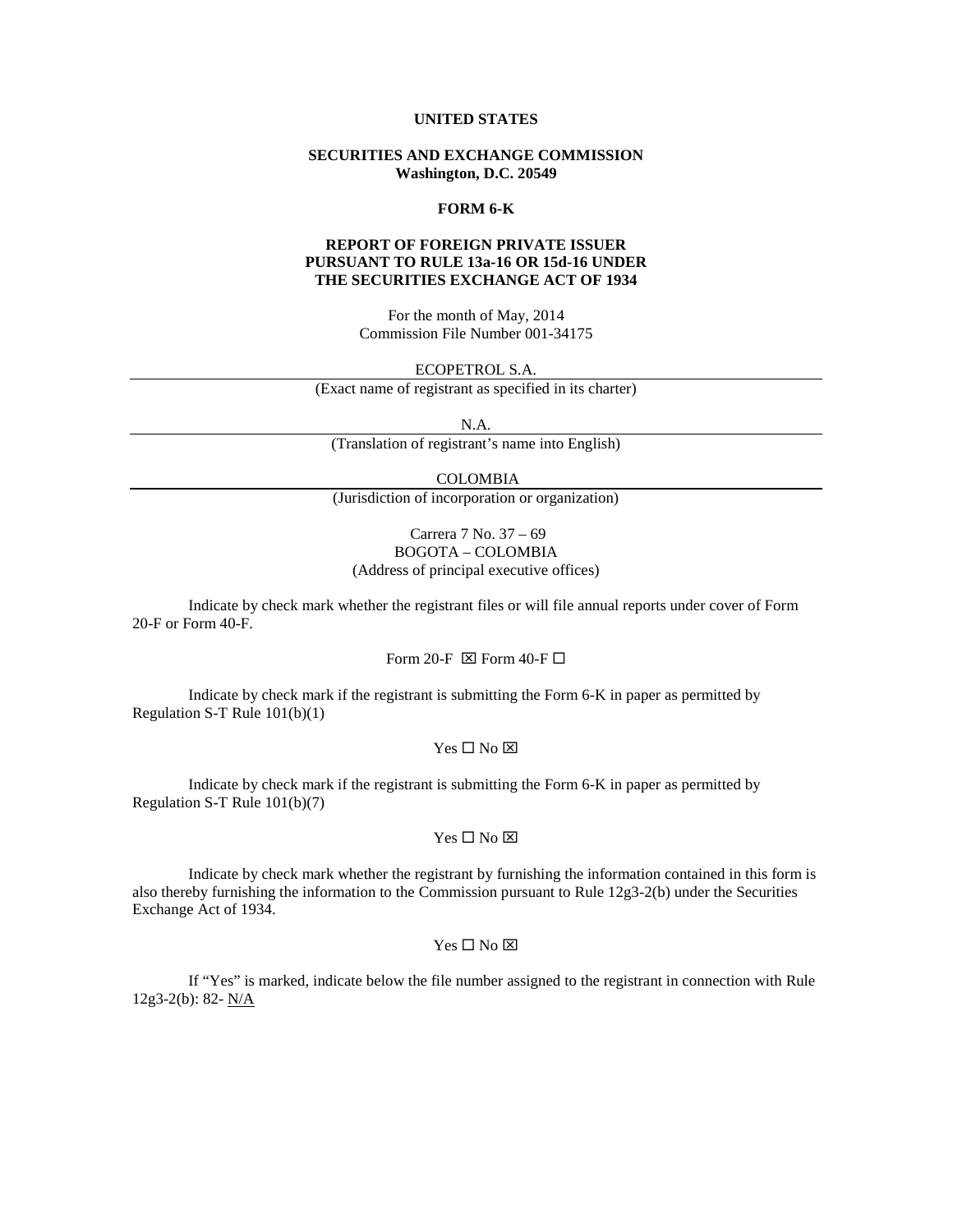# **SIGNATURES**

Pursuant to the requirements of the Securities Exchange Act of 1934, the registrant has duly caused this report to be signed on its behalf by the undersigned, thereunto duly authorized.

Ecopetrol S.A.

By: /s/ Alberto Vargas Peñalosa Name:Alberto Vargas Peñalosa Title: Acting Chief Financial Officer

Date: May 20, 2014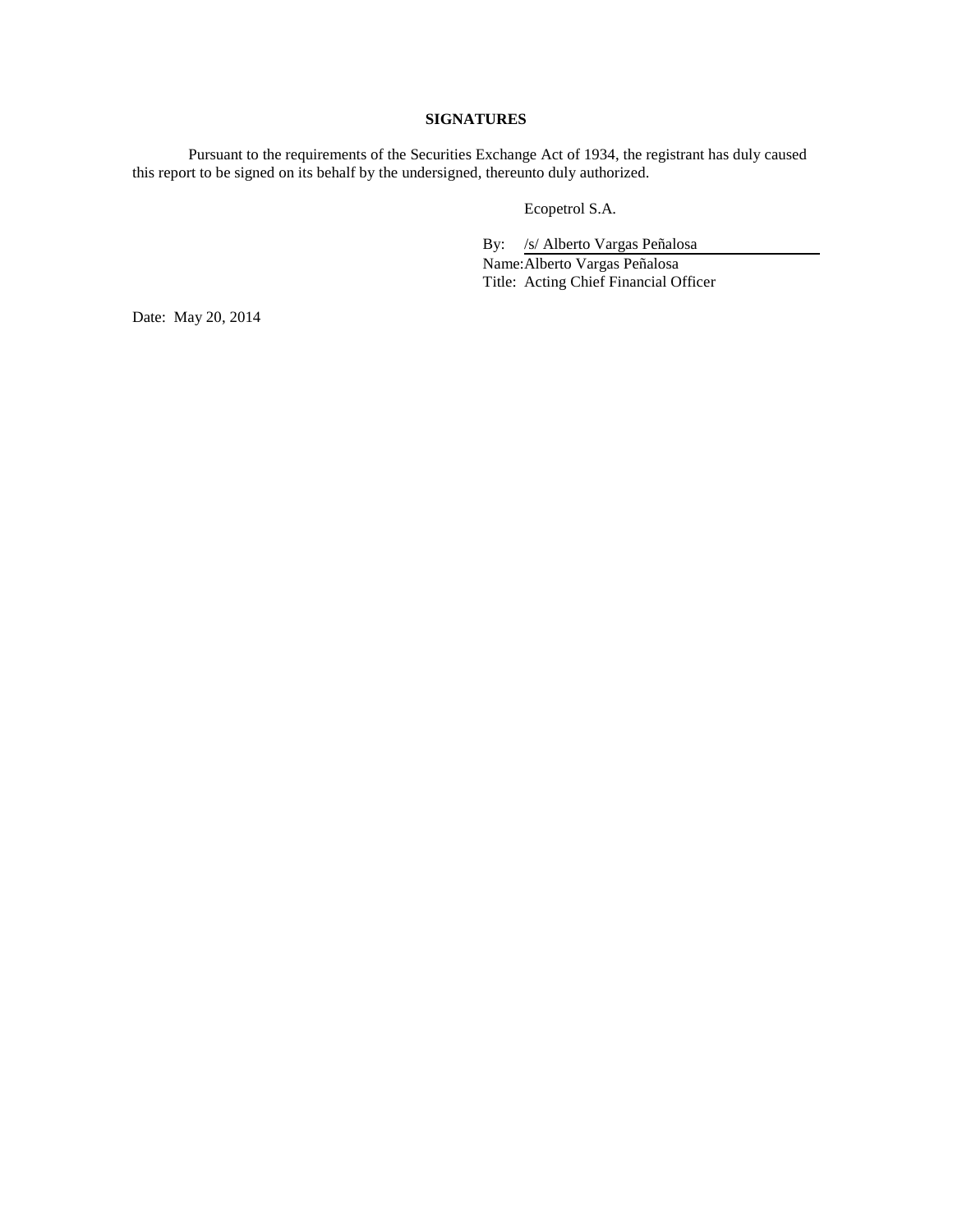## **RECENT DEVELOPMENTS**

*The following discussion of Ecopetrol S.A*.'*s (which we refer to as "Ecopetrol," the "Company" or "we") results of operations for the three-month periods ended March 31, 2014 and 2013 should be read in conjunction with our annual report on Form 20-F for the fiscal year ended December 31, 2013, as filed with the U.S. Securities and Exchange Commission (which we refer to as the "SEC") on April 25, 2014 (which we refer to as the "Form 20-F") and, in particular, "Item 4—Information on the Company" and "Item 5— Operating and Financial Review and Prospects" in the Form 20-F, and with our unaudited unconsolidated interim financial statements as of March 31, 2014 and December 31, 2013 and for the three-month periods ended March 31, 2014 and 2013, as filed with the SEC on Form 6-K on May 20, 2014 (which we refer to as the "unaudited unconsolidated interim financial statements"). We hereby designate this report on Form 6-K as being incorporated by reference into our registration statement on Form F-3, as filed with the SEC on July 26, 2013 (File No. 333-190198).*

*Our unaudited unconsolidated interim financial statements have been prepared in accordance with Colombian Government Entity generally accepted accounting principles, or Colombian Government Entity GAAP, which differs in certain material respects from U.S. GAAP. See Note 35 to our consolidated financial statements included in our Form 20-F for a description of the principal differences between Colombian Government Entity GAAP and U.S. GAAP as applied to our annual audited consolidated financial statements.* 

## **Overview**

Ecopetrol's financial results for the first quarter of 2014 reflect difficult operating conditions resulting from attacks on our infrastructure, blockades by communities and delays in some exploration and production projects. Ecopetrol' s net income for the three-month period ended March 31, 2014 was COP 3.2 trillion. Average production (Ecopetrol, including interests in affiliates and subsidiaries) was 765.7 mboed, which reflects a decrease of 3.2% compared to the first quarter of 2013.

In recent years, the international price of crude oil has been fluctuating within a wide lateral range while volatility reduced. In line with this trend, the 2014 year-to-date price has not been the exception, though it has shown remarkable price stability. On March 3, 2014, the ICE Brent crude price reached a high of USD 111.20 per barrel in response to two main geopolitical factors: first, the possibility that Russia would halt supply of gas and crude oil to Europe through Ukraine, and second, the blocks of terminals, fields and pipelines in Libya. Recently, the Brent crude price fell to its lowest level for the year of USD 104.79 per barrel, after Libya's negotiations with rebels to unblock some terminals renewed hopes of an increase in crude production and exports. However, issues involving compliance with the terms of the applicable agreement have delayed deliveries of crude while rebels continue blocking the biggest terminals, Ras Lanuf and Es Sider, and some production fields.

In regards to the performance of the global economy, since the fourth quarter of 2013 some of the more developed countries have begun to show strength in the pace of their economic recovery. However, because of a severe winter, the growth of the United States' economy in the first quarter of 2014 came in below expectations, although April 2014's reported data on the labor market together with industry indicators and the consumer/business confidence index all point to the firm recovery of the US economy. On the other hand, China, the world's second largest oil consumer, has shown weak macroeconomic data and a deceleration in its growth path. Nonetheless, Chinese crude imports were notably stronger in the first two months of 2014 led by commercial inventory build-up, strategic petroleum reserve increases and more crude processed by some teapot refineries.

In the midst of an international environment characterized by stable global demand and a slight drop in the prices of commodities, Colombia's economic growth beat expectations in the fourth quarter of 2013, with gross domestic product ("GDP") growing at a rate of 4.9% as a surge in public spending on infrastructure boosted demand. Current information suggests economic activity accelerated in the first quarter of 2014, with leading indicators suggesting that the Colombian GDP growth rate would remain above 5%. An important boost in domestic demand, driven by the acceleration of investment and domestic consumption also support that rate of growth. In terms of prices, in both the fourth quarter of 2013 and the first quarter of 2014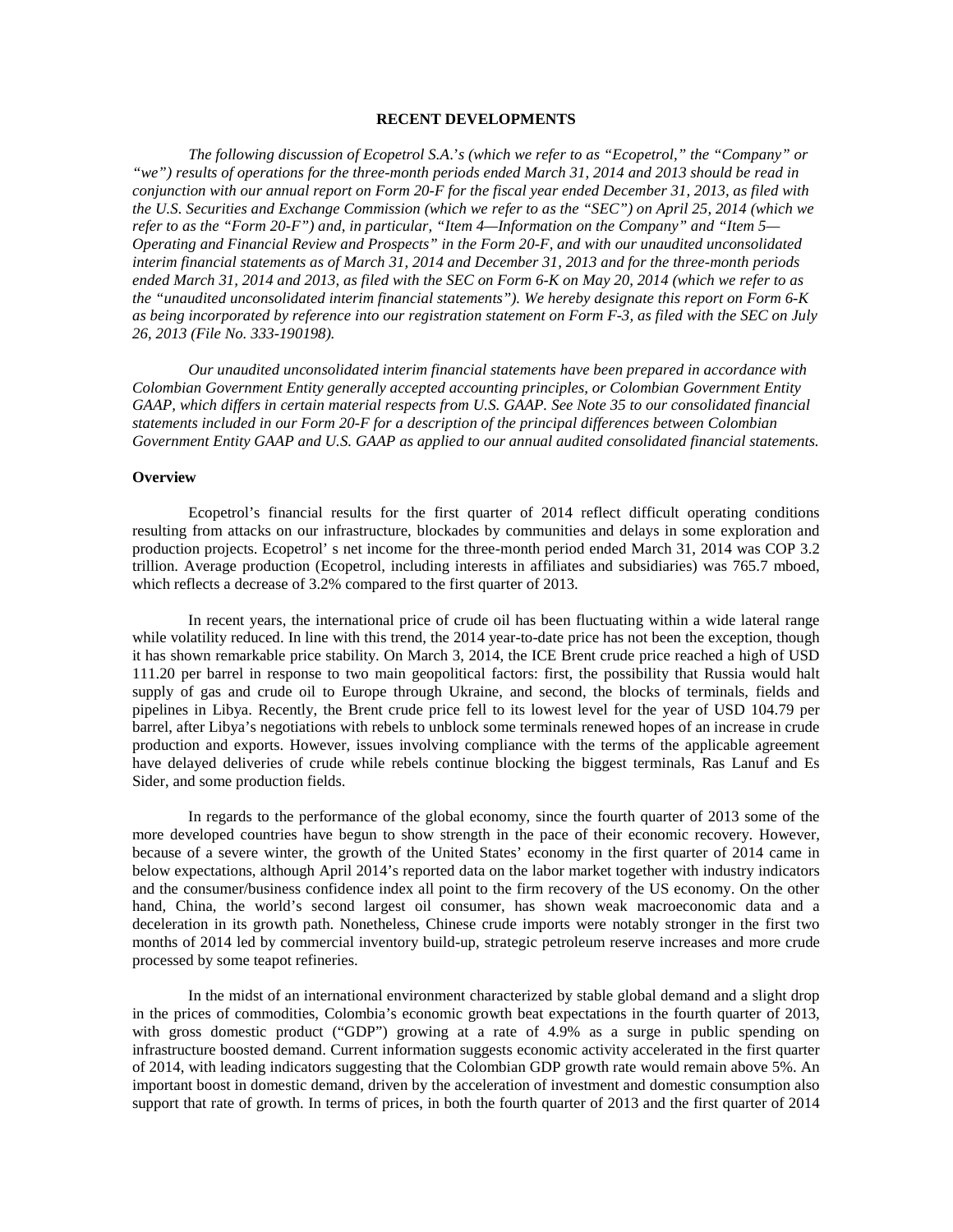the annualized inflation rate was near the lower bound of the Colombian Central Bank's target range (2% - 4%) as a result of moderate variations in the prices of food products as well as regulated and tradable goods. However, market consensus suggests that the factors leading to these low readings will gradually dissipate so that the inflation rate should approach the midpoint of the Colombian Central Bank's target by the fourth quarter of 2014.

1

# **Results of operations for the three-month period ended March 31, 2014 compared to the three-month period ended March 31, 2013.**

The following table sets forth components of our unaudited unconsolidated income statement for the three-month periods ended March 31, 2014 and 2013.

|                           | For the three-month<br>period ended March 31, |            | 2014/2013<br>% change |
|---------------------------|-----------------------------------------------|------------|-----------------------|
|                           | 2014                                          | 2013       |                       |
|                           | (unconsolidated, unaudited)                   |            |                       |
|                           | (Pesos in millions)                           |            |                       |
| <b>Revenues</b>           |                                               |            |                       |
| <b>Total Revenue</b>      | 15,741,691                                    | 14,771,813 | $6.6\%$               |
|                           |                                               |            |                       |
| Cost of Sales             | 9,946,005                                     | 8,512,198  | 16.8%                 |
| <b>Gross Margin</b>       | 5,795,686                                     | 6,259,615  | $(7.4)\%$             |
|                           |                                               |            |                       |
| <b>Operating Expenses</b> | 1,243,059                                     | 1,114,332  | $11.6\%$              |
| <b>Operating Income</b>   | 4,552,627                                     | 5,145,283  | $(11.5)\%$            |
|                           |                                               |            |                       |
| Non-operating income      |                                               |            |                       |
| (expenses)                | 370,950                                       | 151,204    | 145.3%                |
| Income before income tax  | 4,923,577                                     | 5,296,487  | $(7.0)\%$             |
|                           |                                               |            |                       |
| Income tax:               | 1,697,749                                     | 1,800,806  | $(5.7)\%$             |
|                           |                                               |            |                       |
| <b>Net Income</b>         | 3,225,828                                     | 3,495,681  | $(7.7)\%$             |

## *Total Revenues*

In the three-month period ended March 31, 2014, total revenues increased by 6.6% as compared to the same period in 2013, mainly due to (i) the positive impact of the 11.9% devaluation of the Colombian Peso as shown by the average accumulated COP/USD exchange rate of 2,004.1 as of March 2014 compared to 1,791.4 as of March 2013 and (ii) an increase of 48.4 mboed in the sales volume of refined products. See also "Item 5. Operating and Financial Review and Prospects" in our Form 20-F.

# 2

The following table sets forth our foreign and local sales of crude oil, natural gas and refined products for the three-month periods ended March 31, 2014 and 2013.

|                      | For the three-month<br>period ended March 31, % Change |       | 2014/2013 |
|----------------------|--------------------------------------------------------|-------|-----------|
|                      | 2014                                                   | 2013  |           |
| Crude oil:           |                                                        |       |           |
| Local sales (mbod)   | 56.2                                                   | 22.9  | 145.6%    |
| Foreign sales (mbod) | 486.7                                                  | 508.8 | $(4.3)\%$ |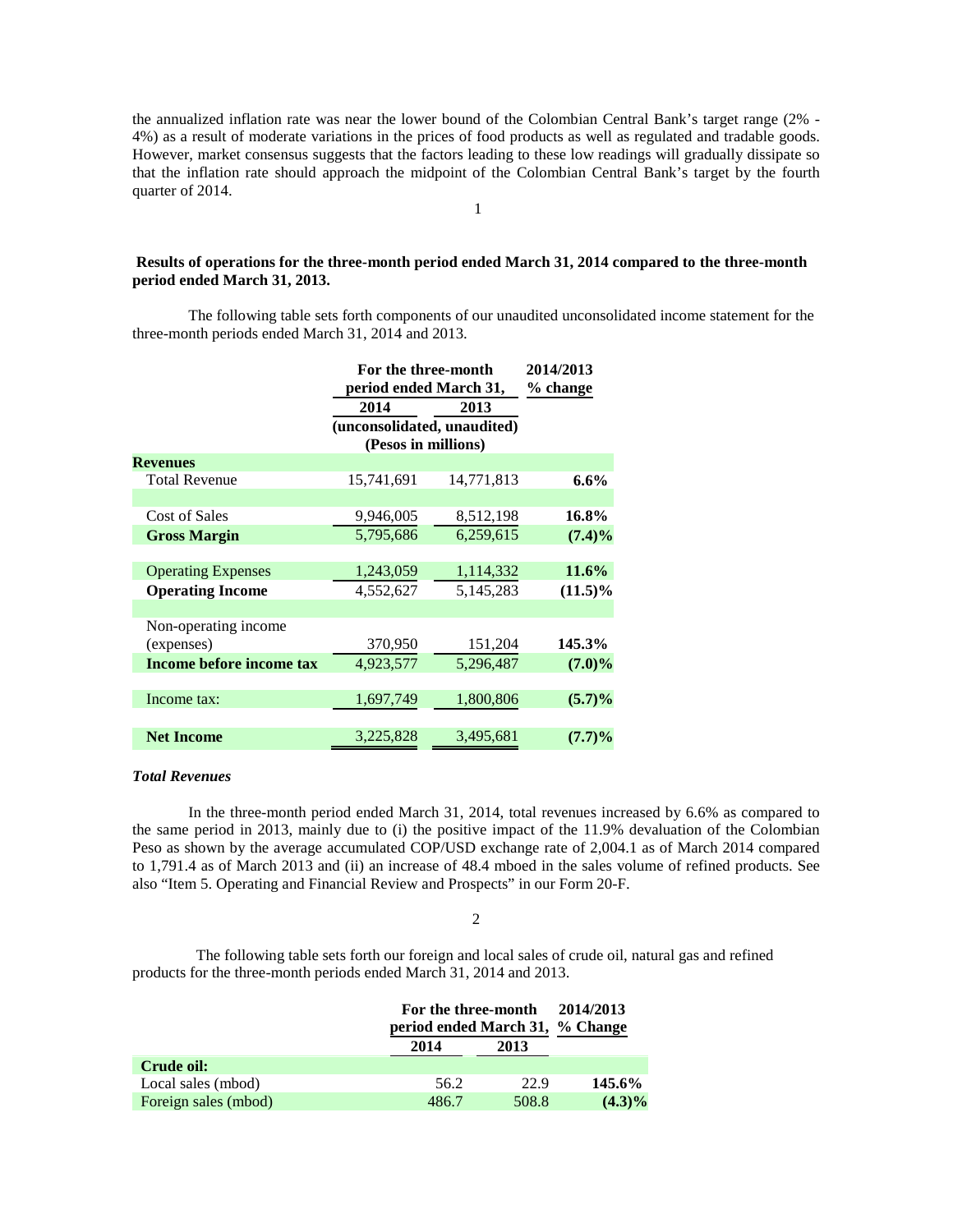| Average price per local barrel<br>(USD/bl) | 83.39  | 65.95  | $26.4\%$   |
|--------------------------------------------|--------|--------|------------|
| Average price per export barrel            |        |        |            |
| (USD/bl)                                   | 95.70  | 109.11 | $(12.3)\%$ |
| <b>Natural gas:</b>                        |        |        |            |
| Local sales (mboed)                        | 80.4   | 59.9   | $34.1\%$   |
| Foreign sales (mboed))                     | 25.2   | 24.8   | $1.5\%$    |
| Average local price (USD/bl)               | 22.12  | 25.76  | $(14.1)\%$ |
| Average export price (USD/bl)              | 31.82  | 33.69  | $(5.6)\%$  |
|                                            |        |        |            |
| <b>Refined products (including</b>         |        |        |            |
| petrochemicals and industrial              |        |        |            |
| products):                                 |        |        |            |
| Product local sales (mboed)                | 224.6  | 209.6  | $7.1\%$    |
| Foreign sales (mboed)                      | 60.7   | 59.3   | 2.3%       |
| Average local price per barrel             |        |        |            |
| (USD/bl)                                   | 113.74 | 120.10 | $(5.3)\%$  |
| Average export price per barrel            |        |        |            |
| (USD/bl)                                   | 87.92  | 94.00  | $(6.5)\%$  |
|                                            |        |        |            |

#### *Production segment sales*

## *Crude oil*

*Local sales.* In the three-month period ended March 31, 2014 as compared to the same period in 2013, local sales of crude oil increased by 145.6%, representing an increase of 33.3 mbod in volumes sold, mainly resulting from increased sales to our subsidiaries Hocol Petroleum Ltd. ("Hocol") and Equión Energía Limited ("Equión"), making use of our transportation synergies.

*Foreign sales.* In the three-month period ended March 31, 2014 as compared to the same period in 2013, our foreign sales of crude oil, which include Export and Free Trade Zone sales (primarily to our consolidated subsidiary Refinería de Cartagena S.A. ("Reficar")), decreased by 4.3% mainly as a result of decreased Free Trade Zone sales to Reficar due to the scheduled shutdown of Reficar's crude unit and oil refinery's last operating unit starting on March 3, 2014. This decrease was partially offset by the fact that the decrease in crude oil sales to Reficar led to an increase in the availability of crude oil for export purposes, resulting in a 3.7% increase in export crude volumes sold.

## *Natural gas*

*Local sales.* In the three-month period ended March 31, 2014, as compared to the same period in 2013, local sales of natural gas increased by 34.1%, primarily due to (i) an increased availability of natural gas royalties driven by the change in collection of royalty payments to the *Agencia Nacional de Hidrocarburos* ("ANH") in accordance with Resolution No. 877 of September 25, 2013 which establishes cash royalty payments to the ANH due to the development of natural gas fields in lieu of in-kind royalty payments, (ii) increased demand from the thermal generation sector and (iii) increased sales to the industrial sector.

3

*Foreign sales.* In the three-month period ended March 31, 2014 as compared to the same period in 2013, foreign sales of natural gas, which include Export and Free Trade Zone sales, increased 1.5%, due primarily to an increase of 2.2 mboed in the volume of Free Trade Zone sales, which in turn resulted from an increase in thermoelectric demand located in the Free Trade Zone. This increase was partially offset by a decrease of 8.3% in export volume sales, which in turn was primarily the result of greater thermal local supply and less availability of natural gas from our Gibraltar and Guajira fields.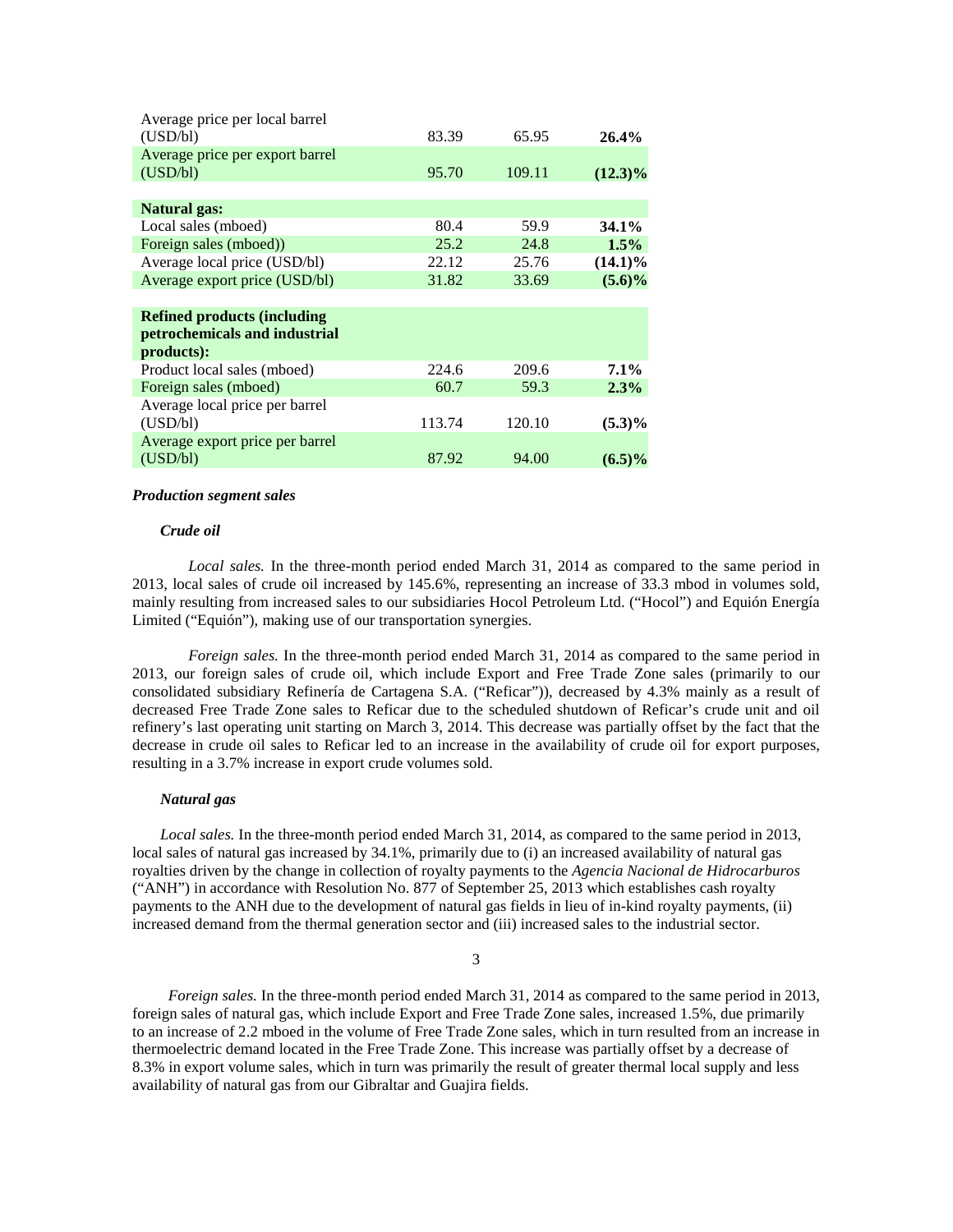# *Cost and Expenses*

The following table sets forth the components of our cost of sales, operating expenses and operating income for the three-month periods ended March 31, 2014 and 2013.

|                            |                                                    | For the three-month<br>period ended March 31, |            |
|----------------------------|----------------------------------------------------|-----------------------------------------------|------------|
|                            | 2014                                               | 2013                                          |            |
|                            | (unconsolidated, unaudited)<br>(Pesos in millions) |                                               |            |
| Variable cost of sales     | 8,060,169                                          | 6,781,206                                     | 18.9%      |
| Fixed cost of sales        | 1,885,836                                          | 1,730,992                                     | 8.9%       |
|                            |                                                    |                                               |            |
| <b>Total Cost of sales</b> | 9,946,005                                          | 8,512,198                                     | 16.8%      |
|                            |                                                    |                                               |            |
| <b>Operating expenses</b>  | 1,243,059                                          | 1,114,332                                     | 11.6%      |
|                            |                                                    |                                               |            |
| <b>Operating income</b>    | 4,552,627                                          | 5,145,283                                     | $(11.5)\%$ |

#### *Cost of sales*

Our total cost of sales is comprised of fixed cost of sales and variable cost of sales.

Our fixed cost of sales includes, among others, contracted services, labor costs, maintenance, taxes and depreciation. Our fixed cost of sales increased by 8.9% in the three-month period ended March 31, 2014 as compared to the same period in 2013, primarily as a result of the reasons described below.

Our variable cost of sales includes, among others, purchases of hydrocarbons from the ANH, purchases of crude oil from business partners, imported products, hydrocarbon transportation services, depletion of fields and inventories. Our variable cost of sales increased by 18.9% in the three-month period ended March 31, 2014 as compared to the same period in 2013 primarily as a result of the reasons described below. Variable costs represented 81% of our total cost of sales in the three-month period March 31, 2014 compared to 80% of our total cost of sales in the same period in 2013.

Our total cost of sales increased by 16.8% in the three-month period ended March 31, 2014 as compared to the same period in 2013, as a result of the following factors:

- The increase in our fixed cost of sales is mainly due to:
	- o An increase of COP 77,073 million in our contracted services, particularly in the areas of information technology professional services, contracts relating to our pipeline infrastructure integrity plan, higher surveillance costs and other services.
	- o An increase of COP 70,955 million due to ongoing well and pipeline maintenance, including costs incurred after attacks on infrastructure.

4

- o An increase of COP 42,552 million in our labor costs, which increased primarily as a result of a 3.66% increase in wages as of July 2013, personnel growth and employee retention policies.
- o An increase of COP 32,203 million in partnership contracted services.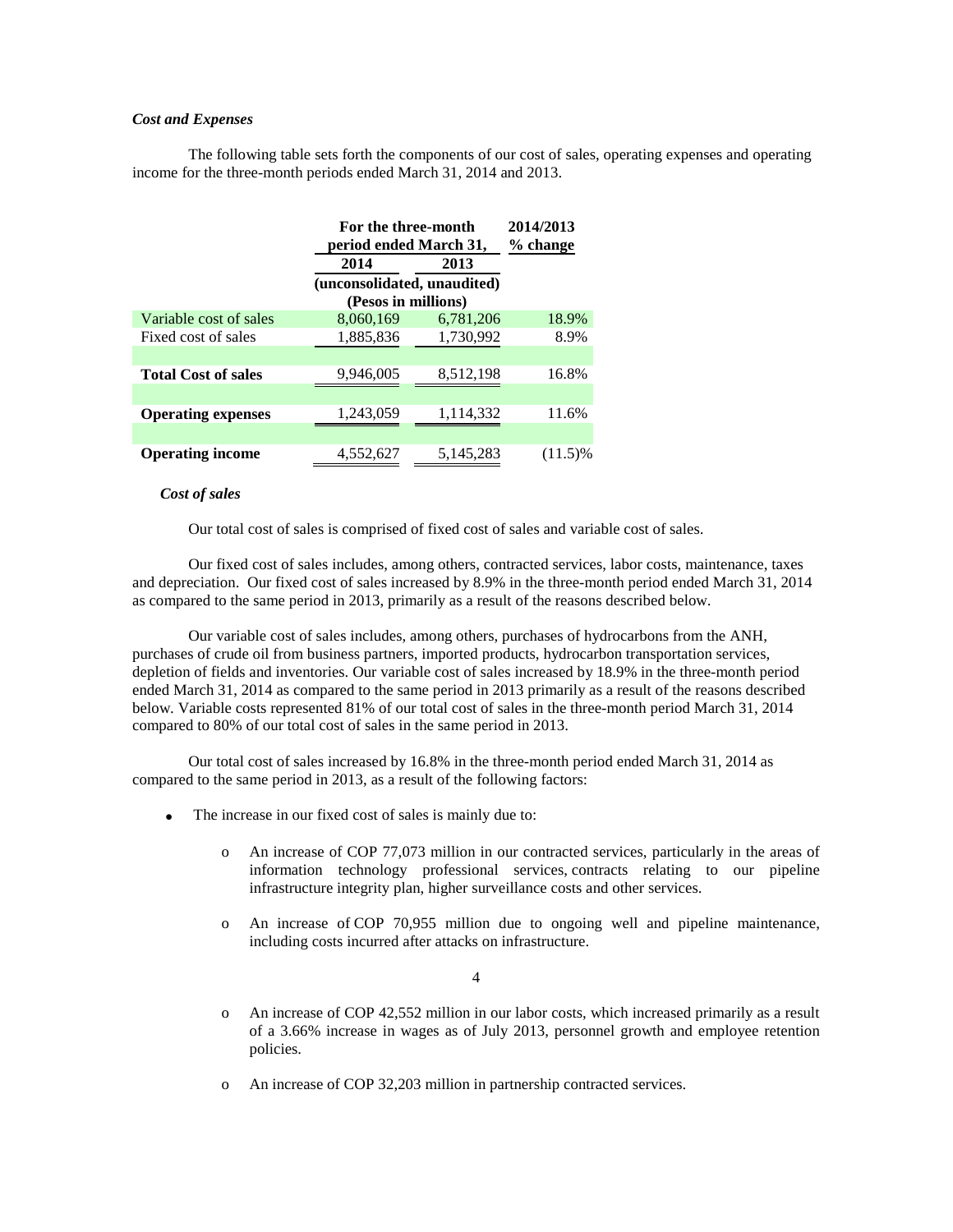- The increase in our variable cost of sales was mainly due to:
	- o An increase of COP 674,386 million in hydrocarbon transportation services primarily due to:
		- (i) higher transport payments to Oleoducto Central S.A. ("Ocensa") and Oleoducto de Colombia ("ODC"), the respective owners of the Ocensa and ODC pipelines, due to the new profit center model with fees regulated by the Ministry of Mines and Energy applicable to the Ocensa and ODC pipelines since February 1, 2013 (prior to that time these pipelines had a cost center model by which the transport rate charged only covered operating and maintenance costs);
		- (ii) the transfer of our transport assets to and the commencement of operations of Cenit Transporte y Logística de Hidrocaburos S.A.S. ("Cenit") on April 1, 2013, which consequently led to higher transportation costs since Cenit began charging us for transportation services in oil and multipurpose pipelines;
		- (iii) the payment of transportation fees to our subsidiary Oleoducto Bicentenario de Colombia S.A.S. ("Bicentenario") for the transportation of hydrocarbons through the Bicentenario pipeline which began limited operations in late 2013; and
		- (iv) greater use of tanker trucks to transport diluent and crude oil.
	- o An increase to COP 33,093 million in our use of inventories of crude oil and products due to higher volumes sold.
	- o An increase of COP 112,938 million in amortization and depletion of fields driven by an increase in investments.

The increase in our total cost of sales was partially offset by:

- A decrease of COP 390,189 million in hydrocarbon purchases primarily reflecting: (i) a decrease in crude oil royalty purchases driven by lower production in Colombia; (ii) a decrease in natural gas royalty purchases in accordance with Resolution No. 877 of September 25, 2013 which establishes cash royalty payments to the ANH due to the development of natural gas fields in lieu of in-kind royalty payments; (iii) a decrease in crude oil purchases from third parties due to lower transport capacity in Colombia's southern region and operational problems in crude oil fields operated by third parties; and (iv) a decrease in natural gas purchases from third parties due to less availability of natural gas from the Payoa field and a higher volume of natural gas owned by us and available for sale.
- The effect of lower average purchase prices which were USD 6.40/barrel lower in the first quarter of 2014 as compared to the same period in 2013, in line with the behavior of international benchmark prices.

## *Operating expenses*

In the three-month period ended March 31, 2014 as compared to the same period in 2013, our operating expenses increased by 11.6%, as a result of the net effect of:

• An increase of 14.5%, or COP 138,806 million, in our operation and project expenses mainly due to (i) an increase in exploratory expenses of COP 176,093 million, primarily because of feasibility and seismic studies performed, and (ii) an increase in general expenses of COP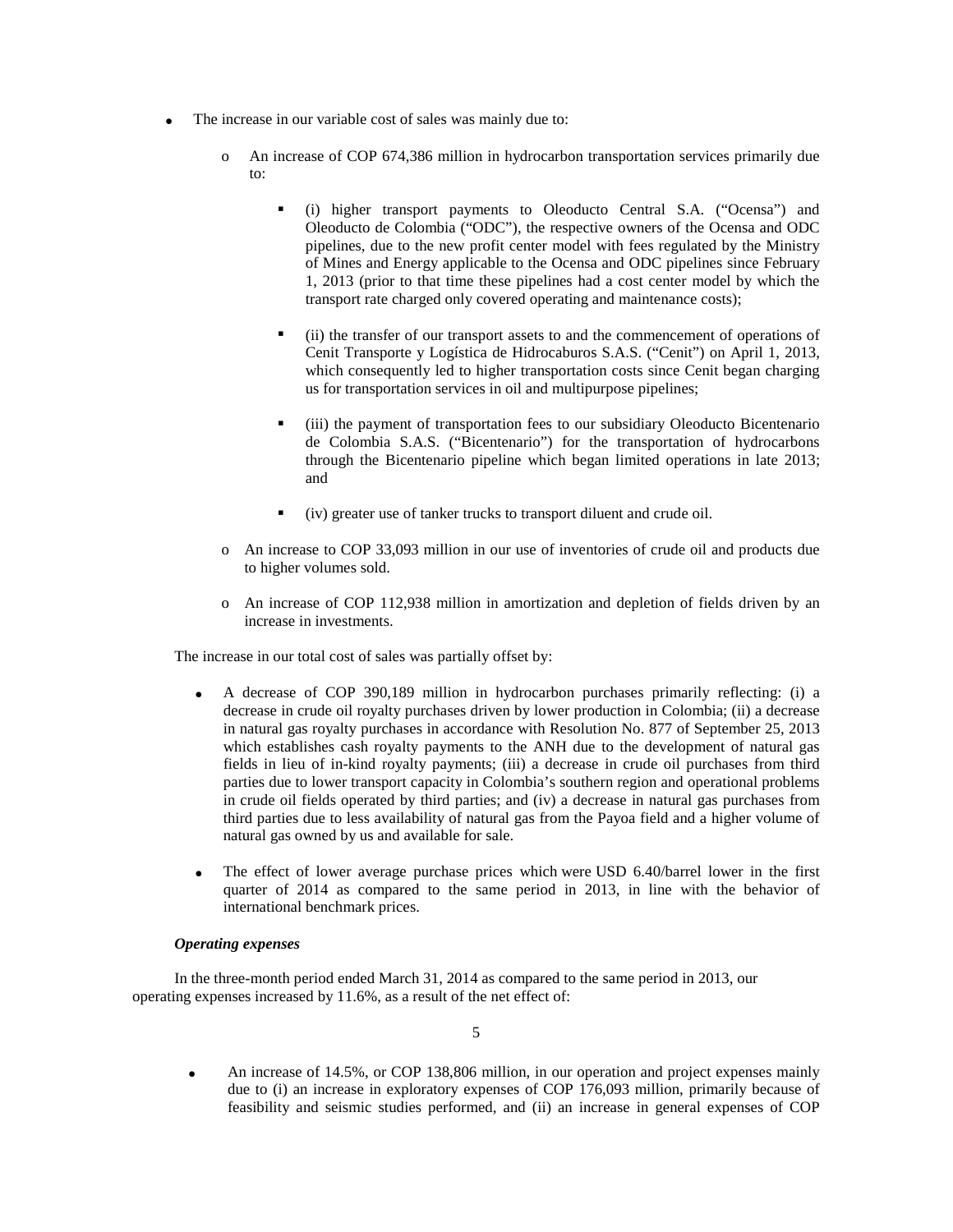55,815 million. This increase was partially offset by recoveries of our net operating provisions of COP 31,877 million.

• A decrease of 6.5%, or COP 10,079 million, in our administrative expenses mainly due to a decrease in the amortization of intangible assets of COP 9,845 million.

#### *Non-operating income (expenses)*

The following table sets forth our non-operating income (expenses) for the three-month periods ended March 31, 2014 and 2013. **At March 31,**

|                                  | At March 31,                |            |
|----------------------------------|-----------------------------|------------|
|                                  | 2014                        | 2013       |
|                                  | (Pesos in millions)         |            |
| Non-operating income (expenses): | (unconsolidated, unaudited) |            |
| Financial income (expense), net  | (129, 987)                  | 142,396    |
| Pension expenses                 | (143,311)                   | (163, 843) |
| Other income (expenses), net     | 19,637                      | 18,973     |
| Results of subsidiaries, net     | 624,611                     | 153,678    |

*Financial income (expense), net*. Financial income (expense), net, includes foreign exchange gains and losses, valuation of investments, dividends received, interest paid, securities issuance expenses and profit from sale of investments. Financial income (expense), net, decreased by COP 272,383 million in the threemonth period ended March 31, 2014, as compared to the same period in 2013, mainly due to a net exchange loss, which in turn resulted from the devaluation of the Colombian peso against the U.S. dollar in such period such that the accumulated exchange rate variation in the first quarter of 2014 stood at 2%. This devaluation negatively impacted us because it led to an increase in the mark-to-market valuation of our U.S. dollar denominated liabilities and net balance in U.S. dollars. The increase in our financial expense was also due to an increase in our interest expense of COP 62,628 million, resulting from higher levels of indebtedness.

*Pension expenses*. Pension expenses decreased by 12.5% in the three-month period ended March 31, 2014, as compared to the same period in 2013, mainly as a result of lower expenditures on our retirees' health and education services.

*Other income (expenses), net.* Other income includes Build, Operate, Maintain and Transfer (BOMT) income, recovery of provisions, other revenues and other recoveries. Other expenses include BOMT expenses, legal expenses and other provisions and taxes unrelated to income. Our other income, net increased to COP 19,637 million in the three-month period ended March 31, 2014, mainly due to an increase in deferred BOMT income.

*Results of Subsidiaries, net.* Results of subsidiaries, net increased by COP 470,933 million in the threemonth period ended March 31, 2014, as compared to the same period in 2013, mainly as a result of (i) an increase in the revenues of Ocensa and ODC generated by the fees regulated by the Ministry of Mines and Energy (as further explained above), (ii) the commencement of Cenit's operations in the second quarter of 2013, (iii) an increase in production and volumes sold by Hocol and Equión and (iv) a decrease in recorded losses by our downstream subsidiaries, such as Polipropileno del Caribe S.A. ("Propilco") and Bioenergy S.A ("Bioenergy").

### *Income before income tax*

Income before income taxes decreased by 7.0% in the three-month period ended March 31, 2014, as compared to the same period in 2013, as a result of the facts mentioned above.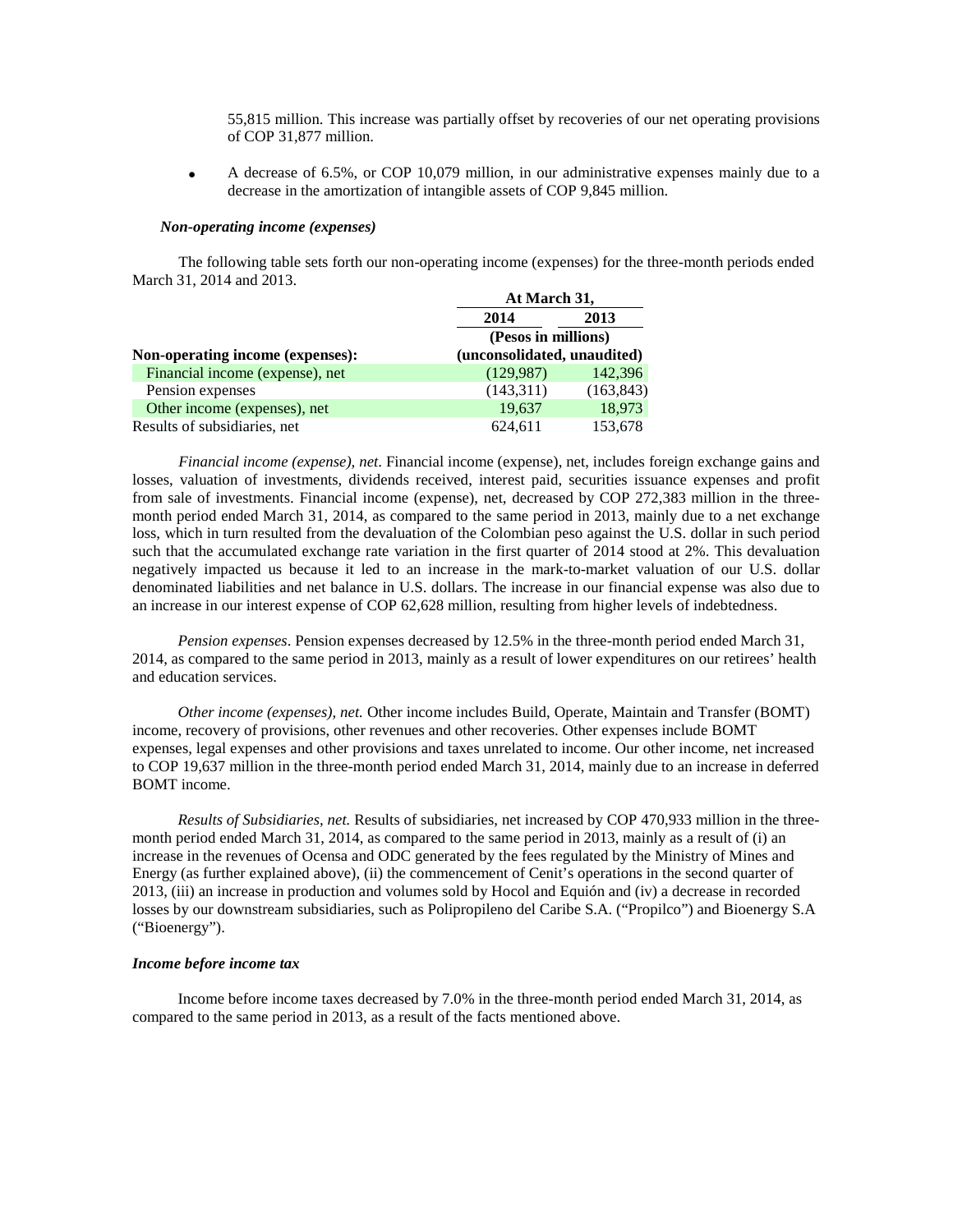## *Income tax*

Income tax decreased by 5.7% in the three-month period ended March 31, 2014, as compared to the same period in 2013, as a result of lower income before income tax. For the first quarter of year 2014, the effective rate was 34.5%.

6

#### *Net Income*

As a result of the foregoing, net income decreased by 7.7% in the three-month period ended March 31, 2014 compared to the same period in 2013.

# **Results of operations for the three-month period ended March 31, 2014 compared to the three-month period ended March 31, 2013 of Ecopetrol's main subsidiaries.**

*Refinería de Cartagena S.A.* In the three-month period ended March 31, 2014, Reficar recorded a net loss of COP 58 billion, as compared to net loss of COP 118 billion in the same period of 2013. This decrease in net loss was primarily attributable to a better gross profit margin due to a decrease in cost of sales and an increase in recoveries of inventory provisions.

Reficar's local sales volume of refined products in the three-month period ended March 31, 2014 decreased by 28.9% as compared to the same period of 2013. Reficar's foreign sales volume of refined products decreased by 24.6% as compared to the same period of 2013. Both the local and foreign sales results were primarily driven by lower production and lower volumes available to be sold as a result of the craking, visco and crude oil refining unit shutdowns in line with Reficar's expansion and modernization project. We currently expect to complete the modernization process and resume operations during the first half of 2015.

Reficar's cost of sales in the three-month period ended March 31, 2014 decreased by 42.2% as compared to the same period of 2013, in line with the decrease in production resulting from the craking, visco and crude oil refining unit shutdowns.

As of March 31, 2014, Reficar's expansion and modernization project was 88.9% complete. The progress of each of the work streams of the project is detailed below:

| <b>Work Stream</b>                | <b>Percentage Complete</b> |  |
|-----------------------------------|----------------------------|--|
|                                   |                            |  |
| <b>Detail Engineering</b>         | 100.0%                     |  |
| Procurement                       | 99.9%                      |  |
| <b>Module Construction</b>        | 100.0%                     |  |
| Construction (began October 2011) | 76.1%                      |  |
| <b>Total EPC</b>                  | 92.1%                      |  |
| Total project                     | 88.9%                      |  |

*Cenit Transporte y Logística de Hidrocaburos S.A.S.* In June 2012, we incorporated Cenit as a wholly-owned subsidiary specializing in logistics and transportation of hydrocarbons within Colombia. With the incorporation of Cenit, we aimed to enhance the strategic and logistical framework of Colombia's oil industry in response to the increase in hydrocarbon production and higher sales of crudes and refined products, both within Colombia and in the international markets. Cenit is expected to operate with an open model in which all interested parties will have the opportunity to access Cenit's transportation infrastructure. In October 2012, we transferred our direct interests in Ocensa, ODC, Bicentenario, Oleoducto de los Llanos Orientales S.A. and Sociedad Colombiana de Servicios Portuarios S.A. to Cenit. In April 2013 we completed the transfer of our hydrocarbon transport and logistics assets to Cenit for a total amount in 2013 of COP 12.1 trillion (fixed assets plus valuation). Cenit currently transports not only our production of crude oil and refined products but also third party production of crude oil and refined products.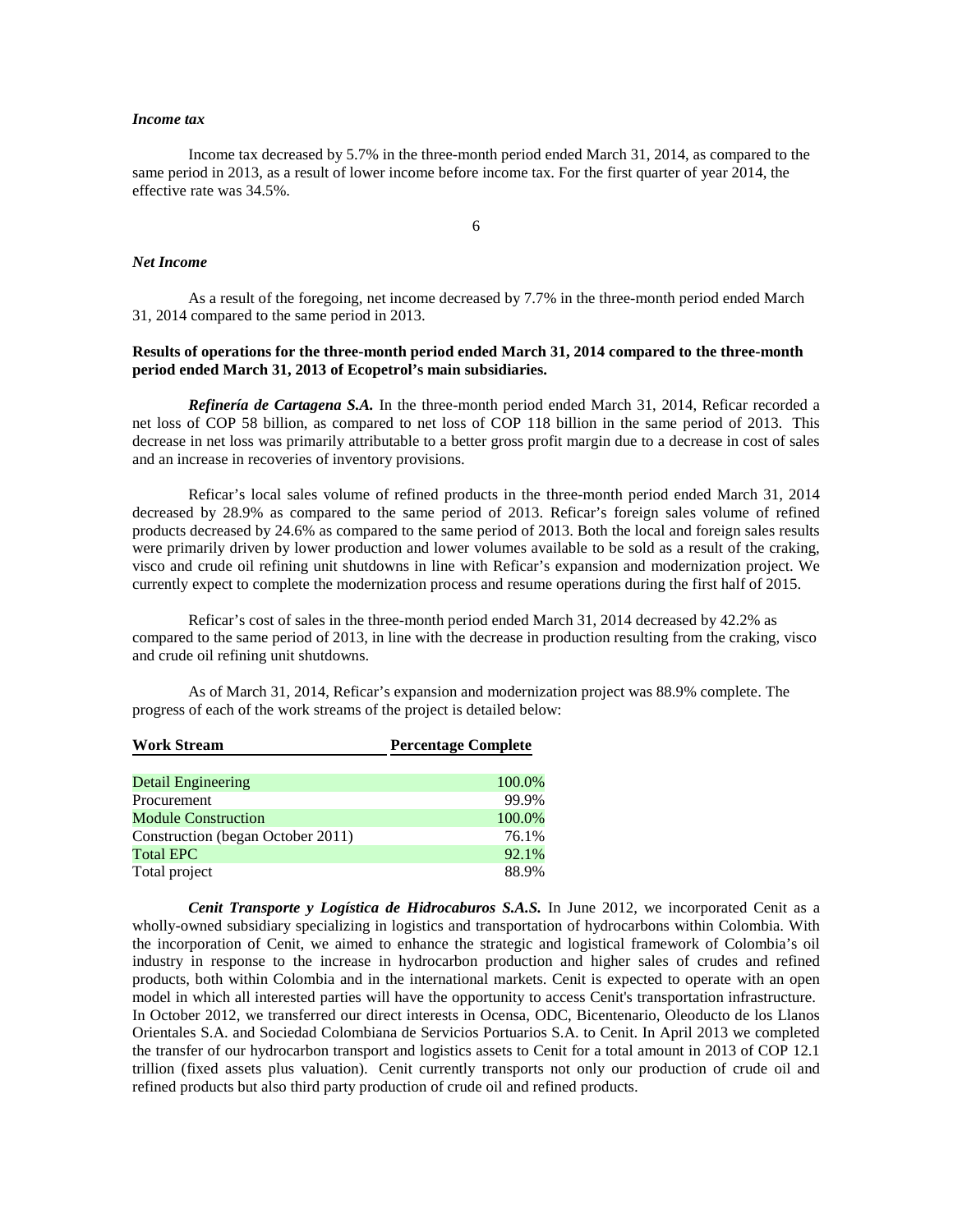In the three-month period ended March 31, 2014, Cenit recorded net income of COP 593 billion driven mainly by the positive results of its subsidiaries, particularly Ocensa.

Cenit's total revenues in the three-month period ended March 31, 2014 were COP 746 billion, of which 50.3% represented revenues from transporting our volumes of crude oil and refined products and 49.7% represented revenues from transporting third party volumes and other services.

7

Cenit's cost of sales in the three-month period ended March 31, 2014 totaled COP 456 billion. The main driver behind Cenit's cost of sales is the operation and maintenance contract it has with us.

On April 30, 2014, Cenit's subsidiary, Ocensa, issued U.S.\$500 million of 4.00% notes due 2021 in the international capital markets.

## **Consolidated Results of Operations**

Under Colombian Government Entity GAAP, we have no obligation to prepare consolidated interim financial statements and are only required to consolidate our year-end financial statements. As a result, we present the following information for illustrative purposes.

As a result of acquisitions we have made since 2008 (including our acquisitions of controlling interests in Propilco, Ocensa, Hocol, Reficar, Equión and Offshore International Group Inc.), our unconsolidated results of operations and our consolidated results of operations have begun to show differences. In particular, on an unconsolidated basis, we record sales of crude oil and gas to Reficar, Hocol and Equión but we do not record sales of products from these companies. Sales of crude oil to Reficar account for substantially all of our unconsolidated Free Trade Zone crude oil sales and sales of crude oil to Hocol and Equión account for substantially all of our unconsolidated local crude oil sales. However, on a consolidated basis, sales of crude oil and gas to Reficar, Hocol and Equión are eliminated through consolidation and thus are not recorded as revenues, while sales of products from these companies to unrelated third parties are recorded as revenues. Additionally, on an unconsolidated basis, we record interest income on intercompany loans and this interest income is eliminated through consolidation.

#### **Liquidity and Capital Resources**

#### *Liquidity*

Our principal sources of liquidity in the three-month period ended March 31, 2014 were cash generated from operations and cash and cash equivalents, together amounting to COP 20.6 trillion. Our principal uses of liquidity in the three-month period ended March 31, 2014 included cash used in operations amounting to COP 11.4 trillion, capital expenditures and dividend payments.

For 2014, on a consolidated basis, our major cash needs include planned capital expenditures amounting to approximately USD 10.6 billion of which approximately 17% corresponds to exploration activities, 48% corresponds to production activities and the remainder to other activities.

# *Use of Funds*

#### *Capital Expenditures*

We plan to meet our budgeted capital expenditures for the next two to three years mainly through existing cash on hand and cash from operating activities. We also expect to access local and international financial markets to fund part of our capital expenditures.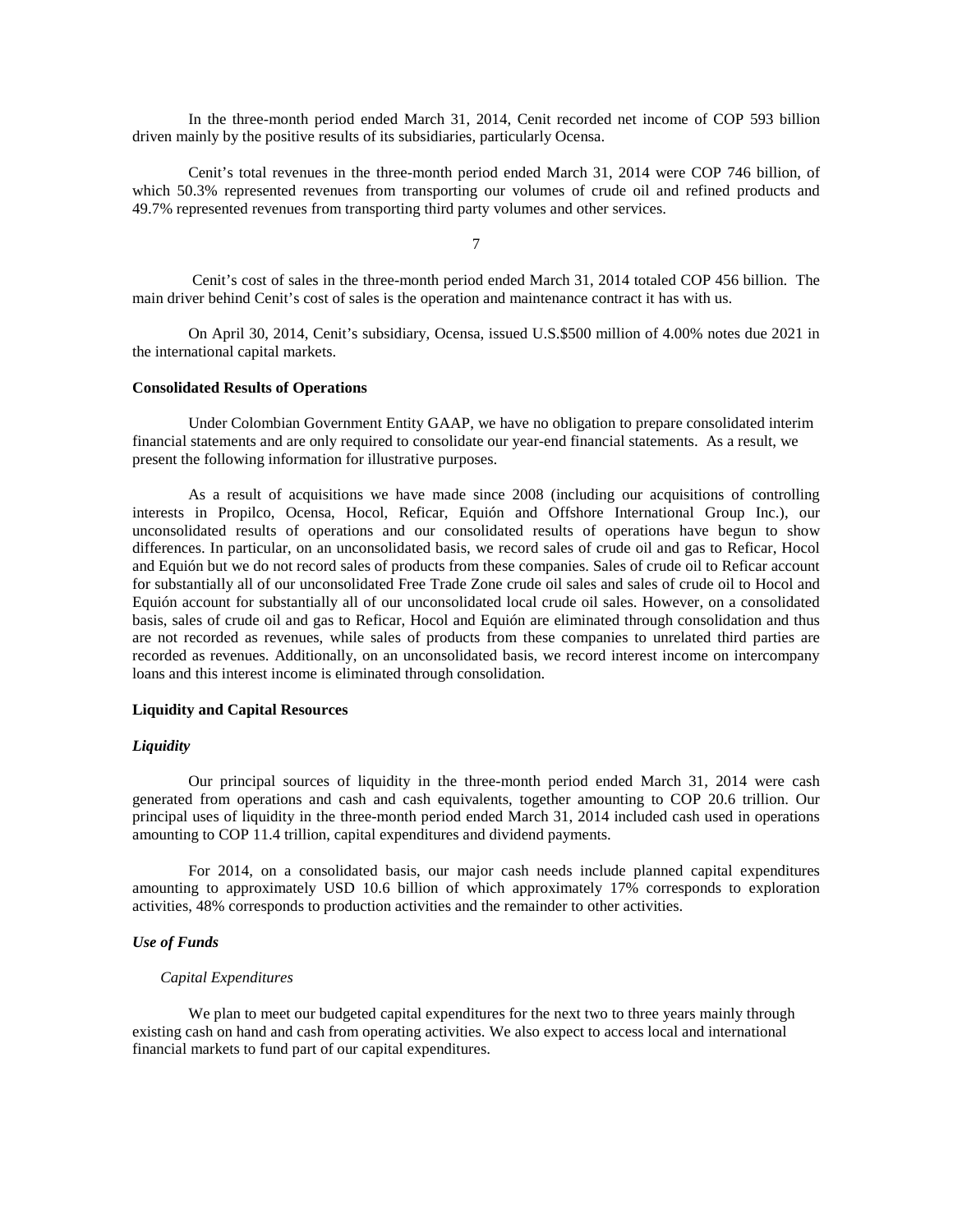## *Cash from operating activities*

Net cash provided by operating activities on an unconsolidated basis increased by 15.4% in the three-month period ended March 31, 2014, as compared to the same period in 2013, mainly due to the net effect of:

- An increase of COP 0.8 trillion attributed to a higher turnover in account receivables.
- A decrease of COP 0.3 trillion in our net income, mainly due to the 16.8% increase in cost of sales. As noted above, this increase in cost of sales is primarily the result of the higher hydrocarbon transportation fees, ongoing well and pipeline maintenance and higher costs of our contracted services.

# 8

#### *Cash used in investing activities*

In the three month period ended March 31, 2014, net cash used in investing activities on an unconsolidated basis increased to COP 1.4 trillion as compared to COP 0.5 trillion in the same period in 2013. This increase is primarily the result of a net growth in investments of COP 1.0 trillion resulting from the contributions we made to our subsidiaries Andean Chemicals Ltd. and Reficar.

## *Cash used in financing activities*

Net cash used in financing activities on an unconsolidated basis decreased by COP 2.7 trillion in the three-month period ended March 31, 2014, as compared to the same period in 2013, primarily due to a decrease of COP 2.6 trillion in dividend payments.

#### *Dividends*

On March 26, 2014, our shareholders at the ordinary general shareholders' meeting approved dividends for the fiscal year ended December 31, 2013 amounting to COP 10,690,341 million, divided into an ordinary dividend of COP 227 per share and an extraordinary dividend of COP 33 per share. Dividends declared were paid in a lump sum to minority shareholders in April 2014. Dividends declared will be paid to the Nation according to the payment schedule set forth below:

| <b>Month and Year of Payment</b> | <b>Total Dividend</b><br>(in COP millions) |  |
|----------------------------------|--------------------------------------------|--|
|                                  |                                            |  |
| <b>July 2014</b>                 | 1,000,000                                  |  |
| August 2014                      | 1,690,000                                  |  |
| September 2014                   | 1,690,000                                  |  |
| October 2014                     | 1,690,000                                  |  |
| November 2014                    | 1,690,000                                  |  |
| December 2014 or January 2015    | 570,000                                    |  |
| December 2014 or January 2015    | 570,000                                    |  |
| December 2014 or January 2015    | 560,045                                    |  |